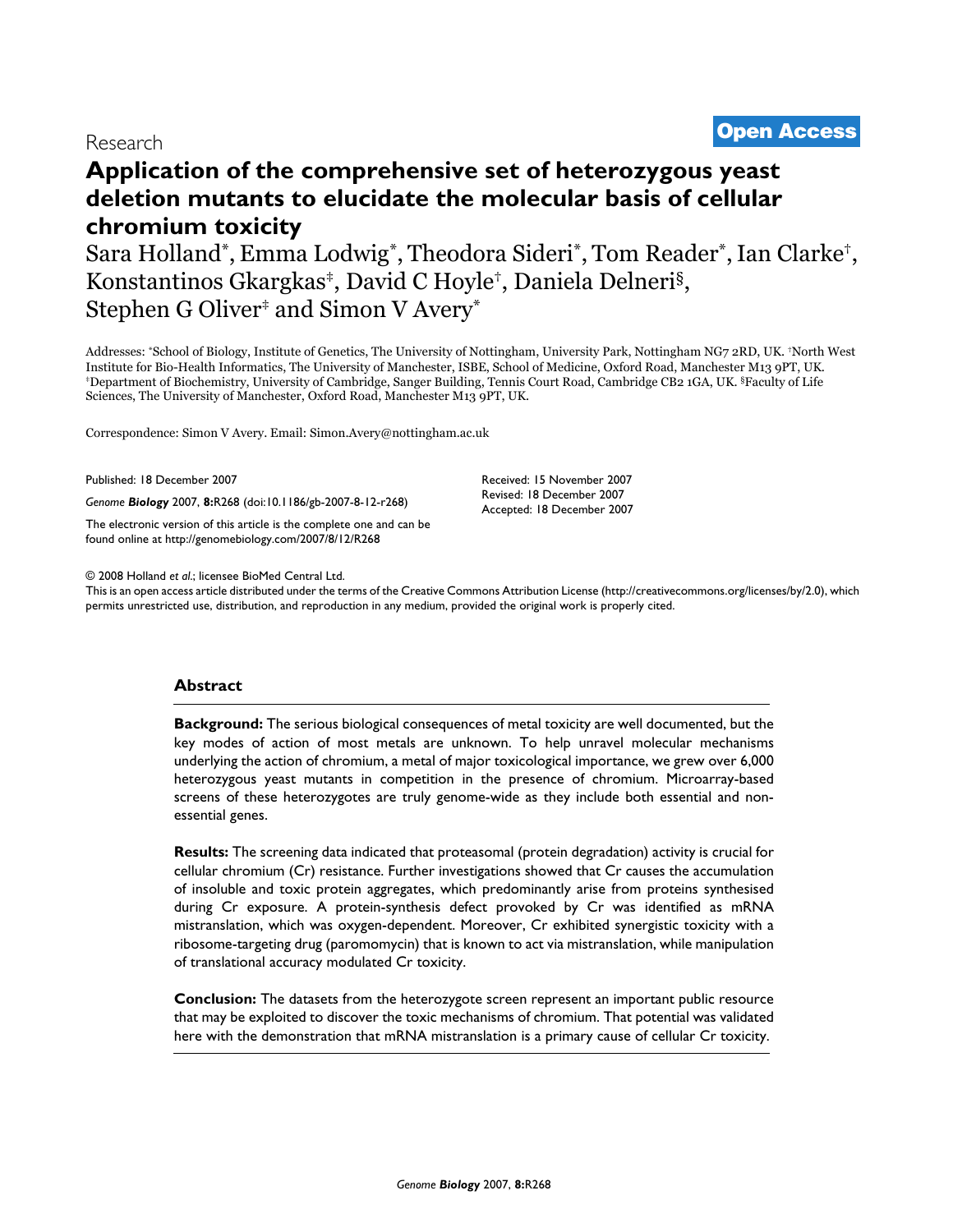## **Background**

Toxic metals are major environmental pollutants that are linked to a broad range of degenerative conditions in humans [1-3]. Metal toxicity is also widely studied in microorganisms, both as models to further our understanding of cellular metal toxicology, and because of the importance of metal toxicity in microbial biotechnologies [4-7]. Chromium toxicity is an issue of especially broad interest, Cr compounds having been among the earliest chemicals to be classified as carcinogens. Although the consequences of chromium toxicity are well documented [8], the underlying cause(s) of toxicity remains unknown. This is a key issue, as an understanding of mechanism should help develop appropriate therapies.

The yeast *Saccharomyces cerevisiae* is at the forefront of functional genomics and systems biology research [9] and provides an excellent model with which to tackle intractable biological questions. The yeast deletion strain collections have proven particularly valuable resources, the homozygous versions having been used widely for genome-wide assignment of function [10-13]. The heterozygous deletion strain collection [14] has been less commonly exploited. This reflects (in part) the more subtle phenotypes that the reduction in the copy number of a given gene (from two copies to one), as opposed to its complete removal, is expected to produce. This subtlety means that small differences in growth rate of individual heterozygous mutants must be detected, and this is most easily achieved by competition experiments. These experiments are generally carried out by pooling the entire collection of mutants and growing them in competition under the condition of interest [11,15]. Analysis of the competitions is facilitated by the fact that the gene replacement cassette for each mutant has a unique 20-mer strain-identifying sequence [10,14]. These molecular 'barcodes' are amplifiable with common primers, enabling a parallel analysis of all strains in the mixed culture and avoiding the need to culture each strain separately to assess growth effects. Total genomic DNA extracted from the mixed competitions is subjected to PCR with the universal primers, yielding a pool of amplified tag sequences in which the abundance of each unique tag corresponds to the abundance of a strain in the culture [14,16]. These abundances can be determined quantitatively by hybridization to oligonucleotide arrays, the data revealing the relative growth of each yeast mutant under the growth condition(s) of interest.

A major advantage of the heterozygous deletion strain collection is that it encompasses essential gene functions that, by definition, are not represented in the homozygous collections. Therefore, exploitation of the heterozygous mutant collection through competition analyses should provide a considerably richer pool of information. Essential gene products are likely cellular targets of drugs and other xenobiotics. Consequently, existing data from screens of the homozygous mutant collections against agents such as mutagens and toxic metals [17- 19], although very useful, exclude potentially key information. Furthermore, mutation to heterozygosity is common in nature, and such heterozygosities can underlie human genetic diseases [20].

The proof-of-principle of competition analyses employing the heterozygous yeast deletion mutants involved confirmation or identification of essential proteins as targets of drug action [14,15,21]. For those purposes, large collections of pooled mutants were co-incubated with the drug and the relative growth effect of the drug on each strain assayed as outlined above. Genes were identified that yielded haploinsufficiency phenotypes. Haploinsufficiency describes the situation where halving the copy number of a gene (to create a heterozygous mutant) provides insufficient gene product for optimal growth under a particular condition. Therefore, the above studies identified (essential) genes that are required for optimal growth in the presence of the drugs, revealing putative drug targets. Another phenomenon, not yet exploited in the above context, is haploproficiency (that is, a fitness benefit arising from heterozygosity). Recent work has highlighted the value of considering haploproficiency. For instance, genes with functions related to protein turnover showed haploproficiency under conditions of nitrogen limitation, where protein conservation might be expected to yield a selective advantage [\[22](#page-9-0)].

Armed with these convincing proofs of principle, the present study extends the use of competition analyses, beyond the identification of drug targets, to a natural stressor that is not necessarily expected to have a primary protein target - the toxic metal chromium. Prior to our study intense efforts to characterize the toxic action of chromium have been made, but the primary molecular mechanisms causing toxicity have, nevertheless, remained elusive. Here we show that mRNA mistranslation is a primary cause of cellular Cr toxicity.

#### **Results**

# **Identification of heterozygotes with altered chromium resistances**

The experimental system involved co-culture of >6,000 heterozygous (hemizygous) deletion strains in carbon-limited continuous culture. A number of similar studies have co-cultured the heterozygotes in batch culture [15,21], whereas a more recent study with the heterozygotes has used the same continuous culture system as that employed here [[22\]](#page-9-0). The use of continuous culture for competitions enables detection of the more subtle phenotypes, expressed as small growth rate differences and revealed over a large number of generations. In addition, use of the chemostat for continuous culture offers high reproducibility, owing to a defined and constant growth rate and physicochemical environment at steady state. CrO<sub>3</sub> was supplied at a sub-lethal dose (0.1 mM), predetermined to cause an approximately 30% increase in the mean doubling time of the mixed cultures. The relative growth of each strain in the cultures (that is, change in rela-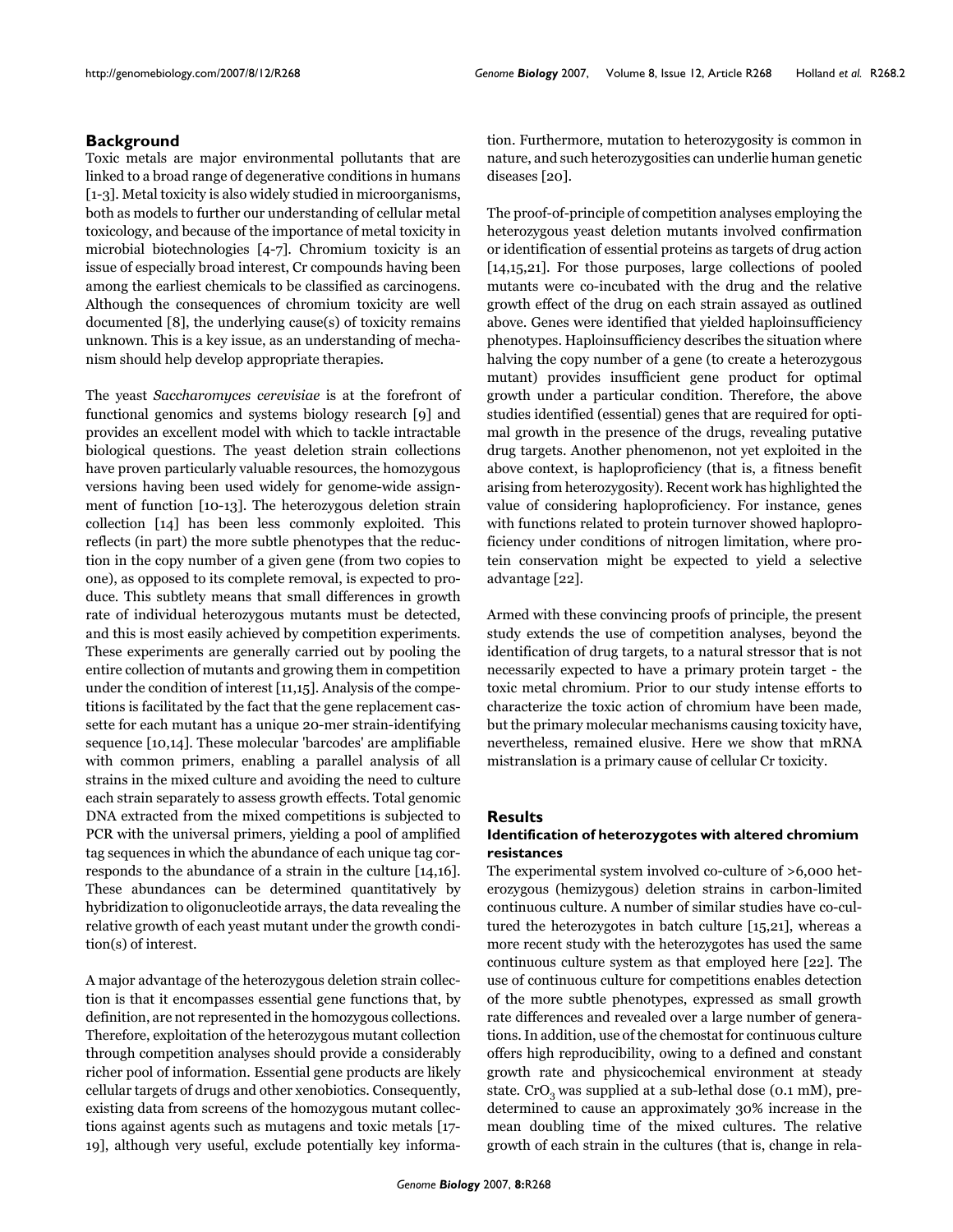tive abundance between the start and end of a chemostat experiment) was derived from signals assigned to the strains' unique identifying (barcode) sequences (see Background, and Materials and methods). The effect of Cr was determined by comparing the relative growth of each strain in the Cr-treated cultures versus that in control cultures. This yielded a value for each strain for the size of the growth effect of Cr (see the Data analysis section in Materials and methods). The data for each strain are given in Additional data file 1.

The range of growth effects of Cr across the strains indicated a normal distribution centered around zero (Figure 1). The relative growth of some strains was decreased by Cr (negative growth effect; tendency towards haploinsufficiency with Cr), whereas others showed improved relative growth (tendency towards haploproficiency). A similar normal distribution was evident for growth effects on strains that were heterozygous specifically for essential gene functions. The growth data were analyzed further to identify strains that showed significant (false discovery rate,  $q < 0.05$ ) haploinsufficiency or haploproficiency (see the Data analysis section in Materials and methods). There were fewer significantly haploinsufficient strains than haploproficient ones, that is, 115 strains exhibited a Cr-specific growth defect (indicating gene functions that normally protect against Cr), whereas the relative competitiveness of 203 strains was enhanced by Cr (indicating functions through which metal toxicity could be mediated). This suggests that *S. cerevisiae* has not been routinely exposed to Cr stress during its evolutionary history, as Fisher [23] demonstrated that when selection occurs in the environment to which an organism is adapted, then most mutations will be deleterious; whereas, when selection occurs in increasingly suboptimal conditions, then an increasing proportion of mutations will be beneficial. Knowledge of genes that exhibit haploproficient phenotypes in the presence of Cr could be exploited to increase the rate of biotechnological processes that may be limited by metal toxicity [4,7].

In contrast to the therapeutic compounds that were the subjects of previous haploinsufficiency analyses [14,15,21,24], there is no *a priori* expectation that the primary target of Cr will be a specific essential protein [5]. Nonetheless, closer analysis of our data showed that, under the condition of Cr stress, five of the eight most significant haploinsufficient phenotypes (that is, those with the lowest *q*-values) were found in strains heterozygous for an essential gene (Additional data file 1). These included *NHP2* (involved in 18S rRNA processing), and *ARP3* and *ARC19* (involved in actin nucleation and actin patch function). As with the drugs, these observations could, in principle, be explained by direct interference of the metal with the essential function of its target protein, reducing its activity to a level below that required to sustain the growth of a diploid cell at wild-type rates. Alternatively (and this also applies to the haploinsufficient phenotypes observed for non-essential genes), there may be a synthetic lethal interaction with the principal target of chromium, or the haploin-



#### Figure 1

Analysis of the global effects of Cr treatment on the heterozygous mutants. The plot shows the distribution of the sizes of the growth effects caused by Cr for all genes (black line) and essential genes (grey line). Mutants were grouped into bins according to the size of growth effect. Each bin encompasses a 0.0025 range of growth-effect sizes, and the frequency denotes the number of strains in each bin. The calculation for determining size of growth effect is described in the Data analysis section in Materials and methods.

sufficient protein may contribute to the intrinsic resistance of the cell to the toxic action of the metal.

# **Over-representation of specific Gene Ontology terms in the annotations of genes found in the haploinsufficiency and haploproficiency datasets**

GoMiner [25] was used to associate Gene Ontology (GO) terms with all genes whose heterozygous mutants exhibited significant haploinsufficiency or haploproficiency under Cr stress (Additional data file 2). Not unexpectedly, GO terms related to transport and metal homeostasis were significantly over-represented in the annotation of those genes that displayed either haploinsufficient or haploproficient phenotypes. Gene functions involved with chromatin structure were also significantly over-represented in the haploinsufficient and haploproficient data, indicating an involvement of chromatin organization and its possible effects on gene expression in Cr resistance. Schnekenburger *et al*. [26] have described how Cr cross-links complexes of histone deacetylase 1 and DNA methyltransferase 1 to gene promoters, inhibiting histone modifications and decreasing recruitment of RNA polymerase. Cr may also provoke aberrant DNA methylation, with the potential to silence tumor suppressor genes in higher cells [27]. Genes involved in nucleotide excision repair also were evidently important for Cr resistance, consistent with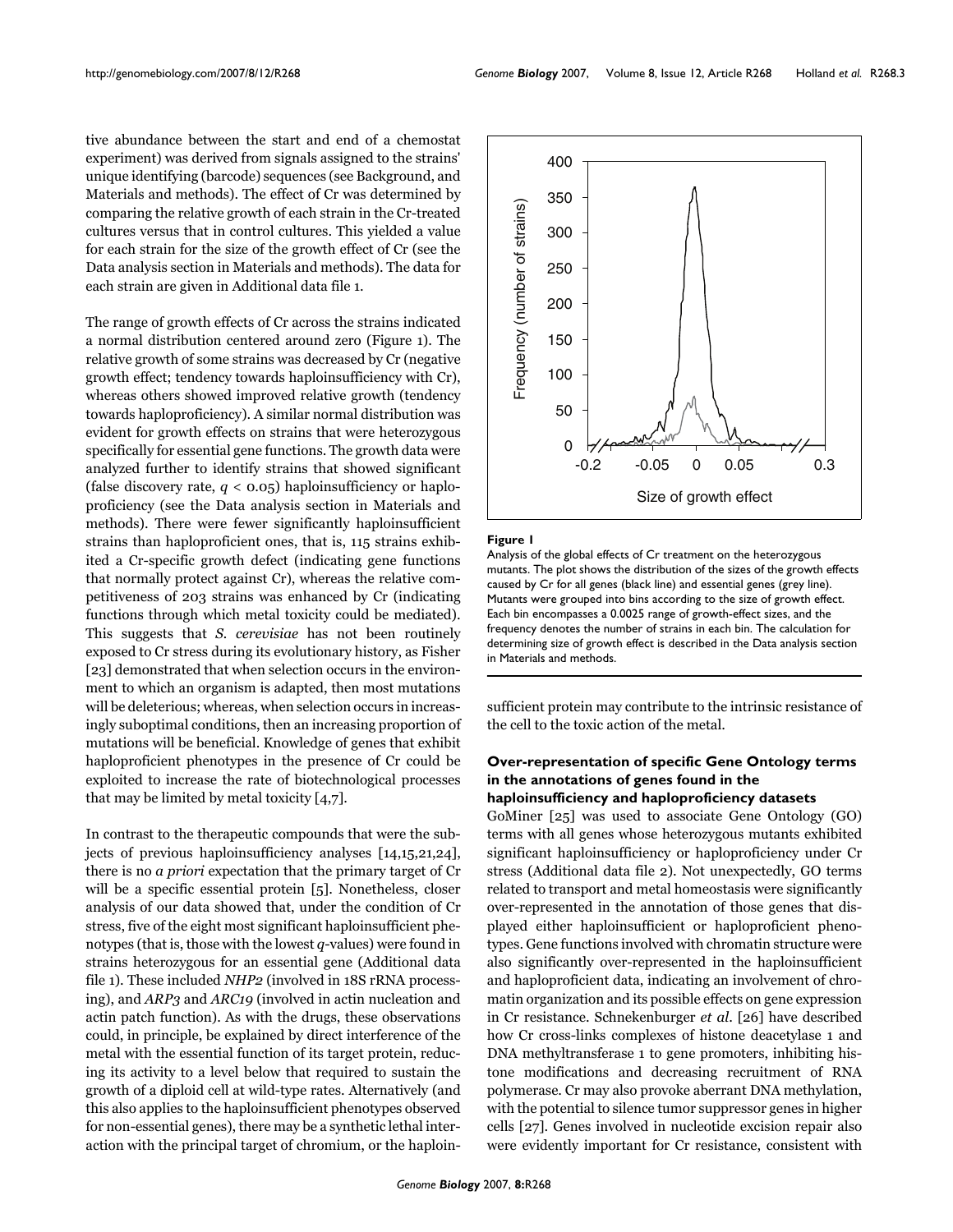previous work [28]. Cr is well known to promote DNA damage, but it is unresolved whether this is a primary cause (versus a secondary effect) of Cr toxicity.

The Cr treatment revealed haploproficient phenotypes for several genes involved in sulfur metabolism. The flux of sulfur in these heterozygotes could be re-directed towards molecules that may promote metal resistance, such as glutathione (GSH). Such re-programming of sulfur metabolism occurs normally in wild-type yeast responding to other metals [29,30]. In addition, Cr uptake may occur through sulfate transporters, which are regulated in response to Cr stress [31]. Actin was a highly over-represented haploinsufficient category for Cr, which might relate to targeting of actin function by Cr, as suggested above.

# **Proteins synthesized during chromium exposure tend to form aggregated toxic-products**

Genes involved in proteasome function and regulation of protein stability were among those most significantly over-represented in the set showing haploinsufficient phenotypes in the presence of Cr (Additional data file 2). We decided to subject this evidence of the mechanism of chromium's toxicity to further investigation. Initially, we validated the output from the library screen by confirming in independent batch-culture

assays the haploinsufficient phenotypes of several Cr-treated proteasome mutants (Additional data file 3). These data point to a requirement for protein degradation in Cr resistance and, therefore, to an involvement of cellular proteins in Cr toxicity. This hypothesis was supported by experiments involving cycloheximide, an inhibitor of translational elongation. Exposure of cells to Cr for 3 h resulted in a marked loss of viability (Figure 2a). However, this toxicity was suppressed in cells that were blocked for protein synthesis using cycloheximide.

Previous evidence showed that Cr toxicity involves protein oxidation [32]. Oxidized proteins are prone to forming potentially toxic aggregates [33], but this can be countered by proteasomal degradation of the abberant proteins. Combining those observations with our new haploinsufficiency data, we hypothesized that Cr toxicity could involve the formation of protein aggregates. Protein aggregation is also linked to cancer [33], and the carcinogenicity of Cr is well-documented [8]. To test the effect of Cr on protein aggregation, insoluble aggregate fractions of proteins were isolated from cells (see Materials and methods) that had been incubated with or without Cr, and the levels of protein in these fractions were determined. The proportion of cellular protein occurring as insoluble aggregates was found to increase approximately two-fold during Cr exposure (Figure 2b), indicating that Cr



#### Figure 2

Chromium causes accumulation of toxic protein aggregates. **(a)** Exponential phase cells of *S. cerevisiae* in YEPD medium were exposed to 9 or 12 mM CrO<sub>3</sub> for 3 h, in either the absence or presence of 10 μg ml<sup>-1</sup> cycloheximide (CHX) (the latter cells were also pre-incubated for 1 h with CHX before metal exposure). Viability (%) was subsequently determined according to colony-forming-unit counts, with reference to control cultures not exposed to Cr. (b) Protein was extracted from cells treated for 30 minutes with 0.5 mM CrO<sub>3</sub> and an aggregated protein fraction (separated from soluble and membrane proteins) [49] was prepared from each sample. The data show protein determined in the aggregate fraction as a proportion of the total cellular protein. **(c)** Cells were cultured in YEPD medium that was either unsupplemented with protein (open circles), or supplemented with 24 μg ml-1 of the soluble (filled circles) or aggregated (squares) protein fractions isolated from cells that had been exposed to 0.2 mM CrO<sub>3</sub> for 1 h. All values are means ± standard error of the mean from at least three independent determinations.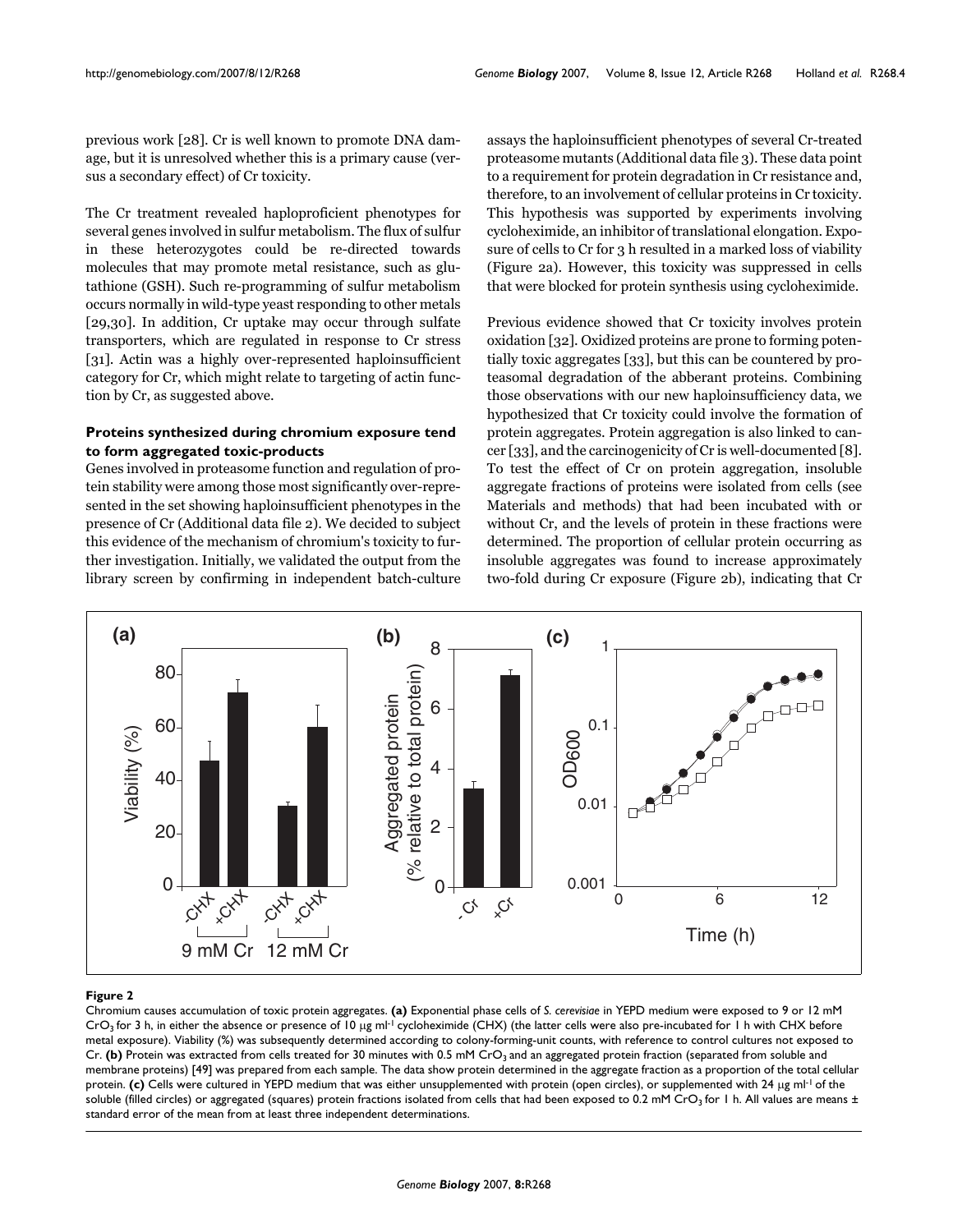

#### Chromium causes aggregation predominantly of proteins synthesized during chromium exposure **Figure 3**

Chromium causes aggregation predominantly of proteins synthesized during chromium exposure. Cells were exposed to 0.1 mM CrO<sub>3</sub> for 60 minutes, either **(a)** at the same time as or **(b)** after labeling with [35S]methionine for 60 minutes. The data show the relative enrichment of isotope in the aggregate fraction [cpm per μg aggregated protein, corrected for labeling efficiency (cpm per μg total protein)]. (b) Due to the natural turnover of labeled proteins during the post-labeling 60 minute incubation ± Cr, the data from this experiment were normalized with respect to the minus-Cr control from (a). **(c)**  Aggregated protein as a proportion of total protein was determined after incubation of cells for 1 h in the absence or presence of 0.4 mM CrO3 and 10 μg  $ml^{-1}$  cycloheximide (CHX). All values are means  $\pm$  standard error of the mean from three independent determinations.

promotes protein aggregation. Protein aggregates can be toxic, and the potential toxicities of aggregate preparations from cells can be tested by exposing fresh cells to these and measuring their inhibitory effect [34] on the growth of *S. cerevisiae*. Growth was not affected by supplementing the medium with soluble protein that was previously isolated from Cr-treated cells (Figure 2c). In contrast, growth was slowed in medium supplemented with an equivalent amount of aggregated protein from the Cr-treated cells. Therefore, aggregated protein formed in the presence of Cr can exert a toxic effect.

The observation that Cr resistance was enhanced by the simultaneous inhibition of protein synthesis (Figure 2a) suggested that proteins synthesized during Cr exposure were involved in toxicity. To explore this further, the source of Crinduced protein aggregates was determined with pulse-chase experiments involving protein labeling with [35S]methionine. These experiments showed that Cr-dependent aggregation was attributable primarily to proteins synthesized during Cr exposure, rather than to aggregation of pre-existing proteins: the aggregate fraction isolated from cells that were [35S]methionine-labeled during the period of Cr exposure was enriched with labeled protein (Figure 3a), whereas the opposite was true for cells labeled prior to Cr exposure (Figure 3b).

(In the latter case, there was a decrease in the proportion of labeled protein in the aggregate fraction following incubation with Cr. This could be due to dilution of pre-existing labeled aggregates with unlabelled aggregates formed during the incubation with Cr.) In other experiments, co-treatment with cycloheximide suppressed the Cr-dependent accumulation of protein aggregates (Figure 3c), supporting the conclusion that proteins that form insoluble aggregates in response to Cr are predominantly synthesized during Cr exposure.

# **Mistranslation of mRNA is a primary cause of chromium toxicity**

The finding that Cr causes aggregation primarily among proteins being synthesized during exposure suggested that the metal might be targeting the protein synthesis or folding machineries. Mistranslation of mRNA transcripts provides a major potential source of aberrant proteins that form aggregates [33]. To test whether Cr provokes mRNA mistranslation, the rate of translational read-through of a UAA nonsense (stop) codon was monitored in a short-term dual-luciferase assay (see Materials and methods). The rate of read-through was increased more than two-fold by the addition of  $C<sub>1</sub>$ , at a concentration that increased the population doubling time by about 15% (Figure 4a). A similarly inhibitory dose of another metal,  $Cu(NO<sub>3</sub>)<sub>2</sub>$ , did not significantly affect read-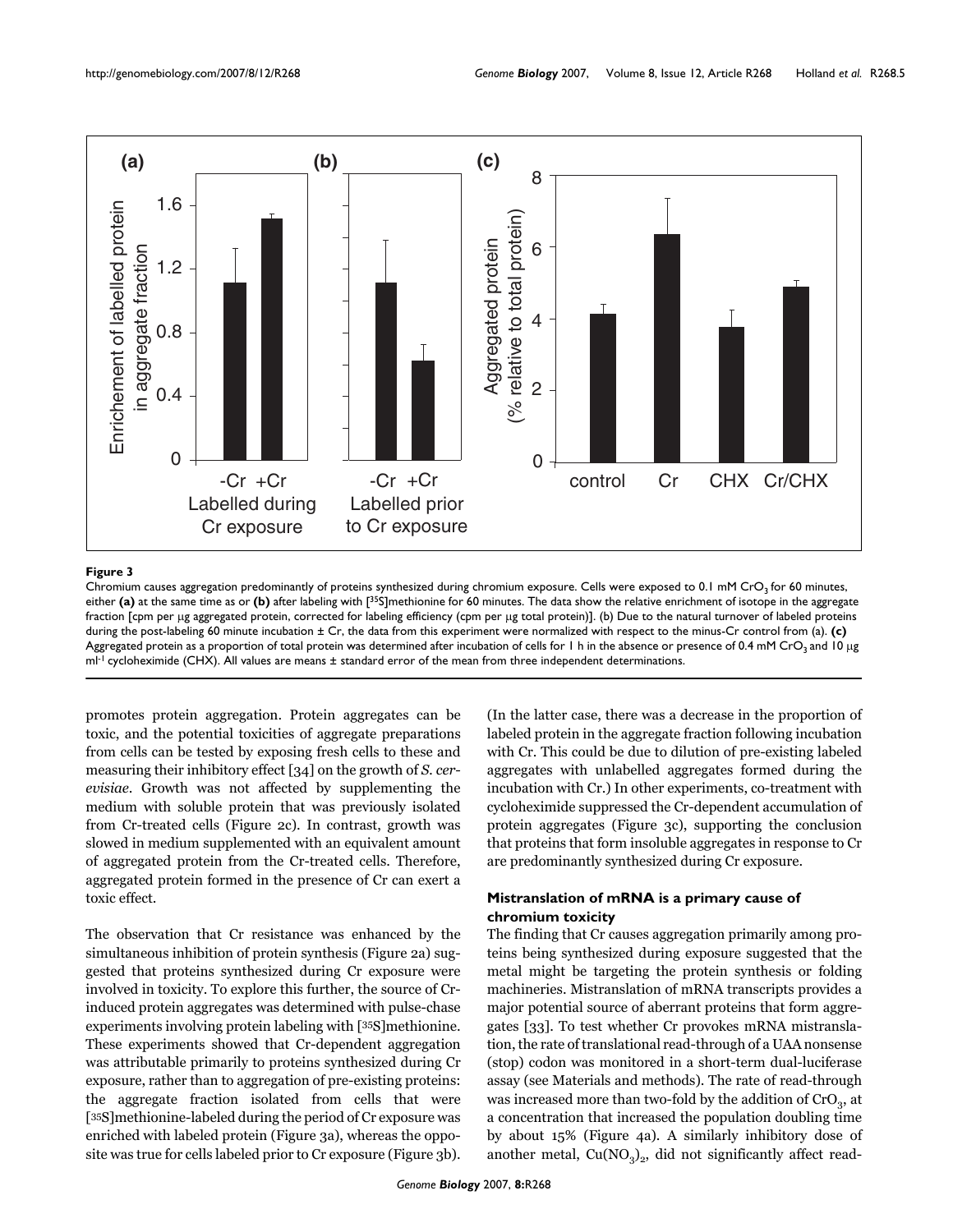

#### Figure 4

Chromium causes errors in mRNA translation. **(a)** Cells transformed with the dual-luciferase plasmid [50] were exposed or not to 200 μg ml-1 paromomycin ('Paro'), 0.6 mM Cu(NO<sub>3</sub>), or 0.1 mM CrO<sub>3</sub>, in YNB medium for 90 minutes. The activities of the firefly and renilla luciferases in derived protein extracts were determined luminometrically. The ratio of luminescence from the firefly versus renilla luciferase indicates the short-term level of translational read-through of the UAA stop codon that separates the two open reading frames. All values are means ± standard error of the mean from at least three independent determinations. RLU, relative light units. (b, c) Exponential-phase *S. cerevisiae* L1494 (ade1-14) cells (OD<sub>600</sub>~1.0, plus a 10-fold dilution) were spotted in 6 μl aliquots on to YEPD agar supplemented or not with 150 μg ml<sup>-1</sup> paromomycin, 8 mM Cu(NO<sub>3</sub>)<sub>2</sub>, 0.15 mM CrO<sub>3</sub> or 3.6 mM  $H_2O_2$ . Plates were incubated for 3 days at 30°C either aerobically (b) or anaerobically (c). In the latter case, plates were incubated aerobically at 4°C after the 3 days incubation to allow development of the red pigment before images were captured. The stressors were supplied at doses that produced similar degrees of mild inhibition of aerobic growth (versus controls) within each experiment on the different media.

through across the stop codon. The ribosome-targeting drug paromomycin caused a stimulation of mistranslation comparable to that observed with Cr. These data were supported by results from a longer-term qualitative assay, based on readthrough of the *ade1-14* UGA codon and suppression of the red pigmentation associated with this allele. Treatments with agents such as  $H_2O_2$  or  $Cu(NO_3)_2$  gave no change in colony color compared with untreated controls, whereas red pigmentation was suppressed with paromomycin or  $\text{CrO}_3$  (Figure 4b), indicative of mistranslation [35]. Red pigmentation was restored when pale colonies from Cr-supplemented medium were sub-cultured onto non-supplemented medium (not shown), indicating that Cr-dependent nonsense suppression did not stem from a prion switch or other heritable change. Translational read-through due to Cr, but not paromomycin, was abolished under anaerobic conditions; this indicates an oxidative basis for Cr-induced mistranslation (Figure 4c).

The hypothesis that induction of mRNA mistranslation causes Cr toxicity was tested first by assaying for synergistic toxicity between Cr and paromomycin. These agents together caused a far stronger growth-inhibitory effect than their combined individual effects (Figure 5a), indicating that paromomycin (which provokes mistranslation via ribosome binding) and Cr target a common process. No synergy was found between  $H_2O_2$  and paromomycin (data not shown). Second, we examined Cr resistance in 18S ribosomal RNA mutants that carry out mRNA translation with differing degrees of accuracy [36]. The L1583 mutant, which is characterized by highly error-prone translation, was markedly sensitized to Cr in comparison to the wild type (L1494); in contrast, increased translational accuracy (strain L1597) caused increased Cr resistance (Figure 5b). These results substantiated the proposal that induction of mRNA mistranslation is the main cause of chromium's toxic effect on yeast cells.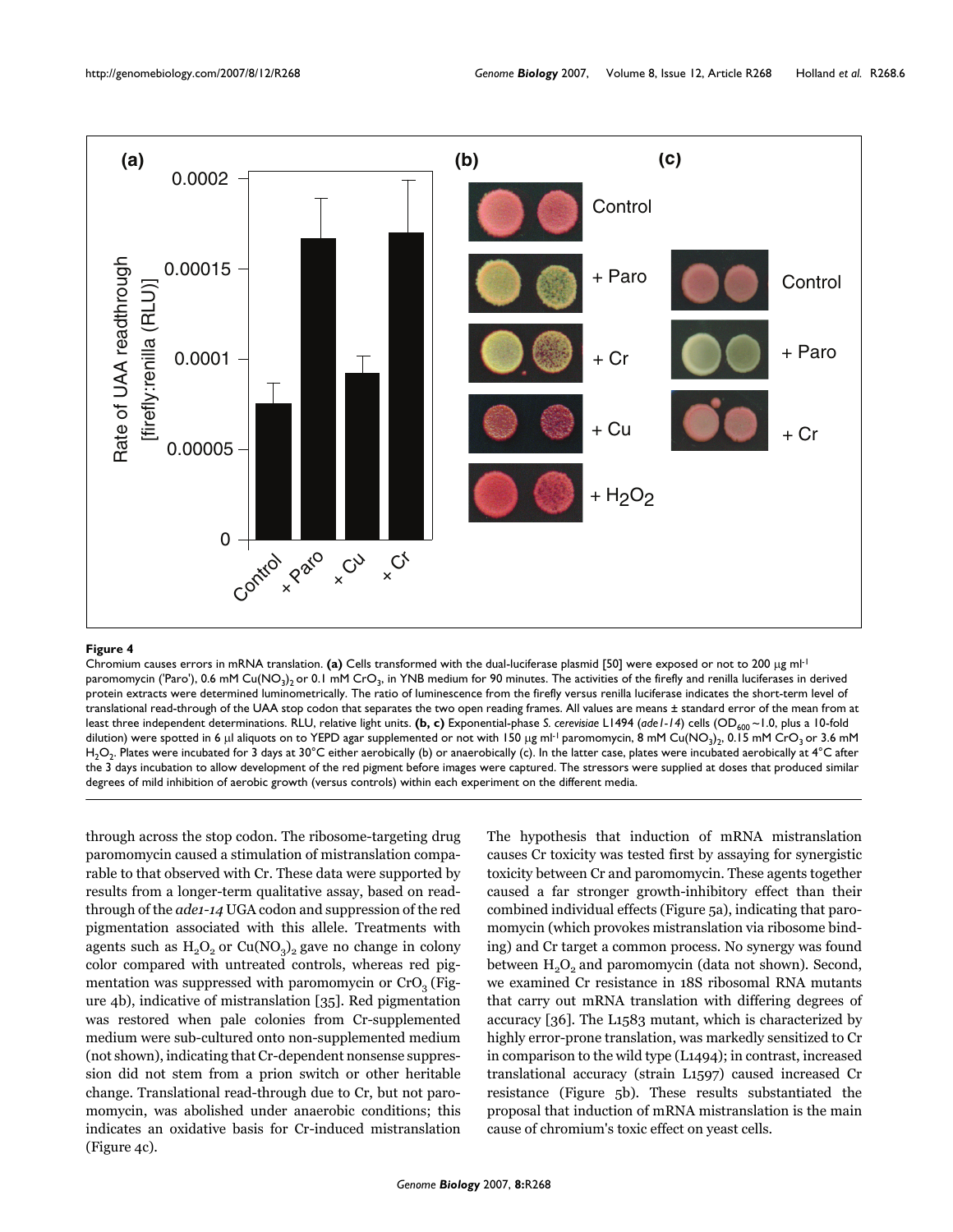

#### **Figure 5**

mRNA mistranslation causes chromium toxicity. Exponential phase cells were sub-cultured in 300 μl volumes of YEPD in 48-well plates, and growth (OD600) was subsequently monitored at 30°C with continuous shaking in a plate reader. **(a)** Growth of *S. cerevisiae* BY4743 in unsupplemented medium (control; open circles), or in medium supplemented with 0.1 mM Cr (filled circles), or 100 μg ml-1 of the ribosome-targeting drug paromomycin (open squares), or 0.1 mM Cr + 100 μg ml-1 paromomycin (filled squares). **(b)** Growth of *S. cerevisiae* L1494 (wild type; circles), L1583 (error-prone translation; squares) and L1597 (high translational fidelity; triangles) strains in the absence (open symbols) or presence (filled symbols) of 0.1 mM CrO<sub>3</sub>. Typical results from one of three independent experiments are shown.

# **Discussion**

The lack of understanding of the cellular and molecular mechanisms that cause metal toxicity has contrasted starkly with our appreciation of the detrimental consequences of metal toxicology for human and animal health. Chromium exposure, for example, is linked with carcinogenicity, liver and kidney necrosis, and allergenicity [8]. In this study, the complete collection of heterozygous deletion mutants of protein-encoding genes in the yeast *S. cerevisiae* was used to determine the contribution of every gene, essential and nonessential, to cellular resistance to chromium. This provides the most comprehensive dataset yet available for elucidating this metal's mode of action. Moreover, we have validated this potential through the novel finding that the induction of mistranslation is a major cause of Cr toxicity. This finding stemmed from an observation that proteasomal functions were over-represented in the annotations of genes that displayed haploinsufficiency in the presence of Cr. Given that most of the proteasomal genes are essential, this result would have been missed in a conventional homozygous-mutant screen, underscoring the importance of including essential gene functions in this type of investigation.

Although metals are not necessarily expected to have essential proteins as their targets [5], we did identify candidate toxicity targets of that type, that is, haploinsufficient essential genes. However, the concept of loss-of-function of an essential protein target (the focus of the drug-induced haploinsufficiency studies [14,15,21,24]) could be less relevant to modeof-action than toxic gain-of-function, for example, resulting from Cr-induced formation of toxic protein aggregates. In this scenario, candidate protein targets of Cr-mediated toxicity would be among the haploproficient genes. The association between protein aggregation and Cr toxicity remains to be resolved in full. However, we demonstrated that mRNA mistranslation is a primary cause of Cr toxicity, and propose that this toxicity is mediated by aggregation of the mistranslated polypeptides.

It is known that protein (but not DNA) oxidation is required for the process of Cr toxicity [32]. Chromium promotes the generation of superoxide radicals in cells and there are overlaps in the phenotypic effects of Cr and superoxide [32,37,38]. The superoxide-generating provitamin menadione is the only classical pro-oxidant for which haploinsufficiency data are already available [21]. The two genes giving the strongest haploinsufficiency in that report, *GIM1* and *RPN10*, have functions related to the same principal GO categories identified here for Cr-induced haploinsufficiency: actin and proteasome. Therefore, the present data support the superoxiderelated mode of toxicity suggested elsewhere for Cr [32]. These conclusions may be particularly relevant to toxicity in humans as 80% of non-essential gene functions that influence yeast resistance to the superoxide-generating toxicant, paraquat, have highly conserved human homologues [39].

Oxidative stress in yeast is associated with a Gcn2p-dependent repression of translational initiation [40] and similar responses occur in mammalian cells [41]. Combined with translational inhibition additionally at a post-initiation step, this results in a slowdown of protein synthesis that is thought to preclude the potentially deleterious effects of continued mRNA translation under the error-prone conditions of oxidative stress [40]. This strategy of decreased mRNA translation during oxidative stress appears to work in the case of  $H_2O_2$ , as our data provided no evidence for  $H_2O_2$ -induced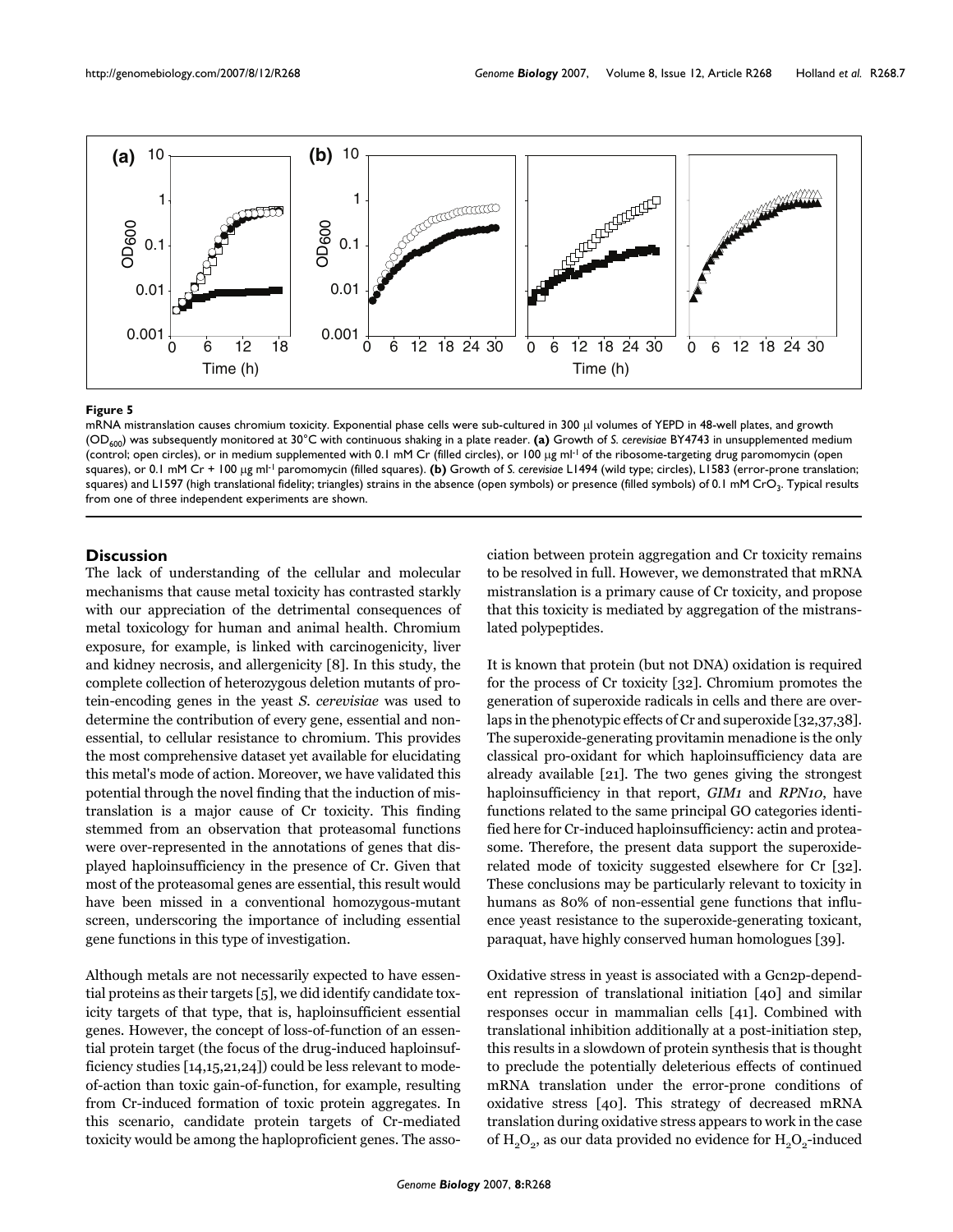mistranslation. In contrast, the key role for oxygen-dependent mRNA mistranslation in Cr toxicity, revealed here, indicated that translational shutdown is ineffective for Cr. This is despite the fact that assays of translation initiation (C Mascarenhas and CM Grant, personal communication) and [35S]methionine incorporation (S Holland and SV Avery, unpublished data) have indicated that Cr provokes a decrease in protein synthesis that is at least as marked as that provoked by  $H_2O_2$ . Therefore, the ability to respond by decreasing the rate of protein synthesis is not the only factor determining resistance of cells to stressor-induced mistranslation. The specific targeting of the translation process by Cr, indicated by our work, provides a useful new tool for elucidating the molecular mechanisms by which translational fidelity in cells can fail.

#### **Conclusion**

This study has validated the use of the heterozygous yeast mutant collection for mode-of-action discovery beyond therapeutic compounds, with a natural agent not necessarily expected to have essential proteins as its targets. This was also the first study of this nature to exploit the stringency of continuous culture in performing the necessary competitions in a manner that is both highly reproducible and highly sensitive. It is also unique in revealing haploproficient, as well as haploinsufficient, phenotypes with a toxic agent. The screening data presented here provide the research community with an authoritative resource for elucidating the molecular basis of Cr toxicity. Moreover, the data led us to the discovery that Cr induces the mistranslation of mRNA (and increased protein aggregation) and that this is a primary cause of Cr toxicity. Development of new therapies for metal toxicity relies, at least in part, on such advances and these aims should now be closer at hand.

#### **Materials and methods Strains, oligonucleotides and plasmids**

The heterozygous deletion strains, in the diploid BY4743 background (*MAT***a**/*MAT*α*his3*<sup>Δ</sup> 1/*his3*<sup>Δ</sup> 1 *leu2*<sup>Δ</sup> 0/*leu2*<sup>Δ</sup> 0 *met15*<sup>Δ</sup> 0/*MET15 LYS2*/lys2Δ *0 ura3*<sup>Δ</sup> 0/*ura3*<sup>Δ</sup> 0) were obtained from the *Saccharomyces* deletion consortium [42]. The strains were pooled as described elsewhere [\[22](#page-9-0)]. BY4743 was used for aggregate extraction, protein labeling and the luciferase assay. The ribosomal mutant strains (L1494, L1597 and L1583) were kindly provided by Dr Susan Liebman (University of Illinois at Chicago).

## **Growth conditions**

Competition experiments in chemostat culture were carried out according to Colson *et al*. [43] using a small-scale multiple fermenter system (Fedbatch-pro, Das Gip Technology, Julic, Germany). Inoculation with the heterozygote pool and culture in carbon-limited medium were as described by Delneri *et al.* [\[22](#page-9-0)], but with the inclusion of  $\text{CrO}_3$  (0.1 mM) or no

stressor. In brief, an aliquot  $(1 \times 10^7 \text{ cells})$  of the pool of heterozygous strains was inoculated into 120 ml of carbon-limiting medium [44]. These were grown in batch for 24 h at 30°C with shaking at 170 rev min<sup>-1</sup>, before continuous culture was initiated at a dilution rate of  $0.1$  h<sup>-1</sup> and a constant pH of 4.5. Each competition experiment was conducted in two biological replicates for at least 24 generations. Other experiments were with strains cultured individually in YEPD or YNB media [45,46]. Where specified, organisms were cultured in 300 μl volumes in 48-well plates (Greiner Bio-One, Stonehouse, Gloucestershire, UK) with shaking at 30°C in a BioTek Powerwave microplate reader (BioTek, Vinooski, VT, USA). Where specified, an anaerobic atmosphere  $(H_2 + CO_2)$  was generated with an Oxoid Gas Generating Kit (Oxoid, Basingstoke, Hampshire, UK).

## **Genomic DNA extraction, tag amplification, and hybridization to tag-3 DNA microarrays**

Samples (15 ml) of the organisms from competition experiments were collected from the culture outflow as soon as the continuous cultures reached steady state (time zero sample; approximately 72 h after original inoculation) and also after at least 24 generations of steady-state growth. Genomic DNA was extracted from these using the DNA tissue kit (Qiagen, Crawley, West Sussex, UK). The concentration of DNA in the extract was determined using a Nanodrop device (Agilent Technologies, South Queensferry, West Lothian, UK). The universal primers used for amplification of the unique barcodes in the genomic DNA of the heterozygotes and the hybridization protocol are those used by Winzeler *et al*. [10]. Amplifications and hybridizations for each genomic DNA sample were carried out in duplicate, and each sample was from one of two biological replicates of the relevant competition.

#### **Data analysis**

Data from hybridizations were globally normalized by median centering the intensity values from tags corresponding to each heterozygous deletant (two tags per mutant). Log. ratios for each strain were then calculated between the initial and final chemostat time points [\[22](#page-9-0)]. This served to eliminate tag-specific biases and further normalized the data. The log. ratios were expressed as change (in relative strain abundance) per number of cell generations; the latter correction accounted for differences in the generations elapsed between control and Cr-treated cultures (31 and 24 generations respectively). For each strain, the differences in the mean log.-ratios between the control incubations and incubations with Cr indicated the size of the growth effect of Cr. These growth effects were assessed for significance using the *p* value obtained from an independent-samples *t*-test. To account for multiple testing, false discovery rates (*q*-values) were estimated [47], using the Qvalue v1.0 library implemented in the statistical package R, version 2.4.1. Differences yielding a *q*value < 0.05 were considered as statistically significant and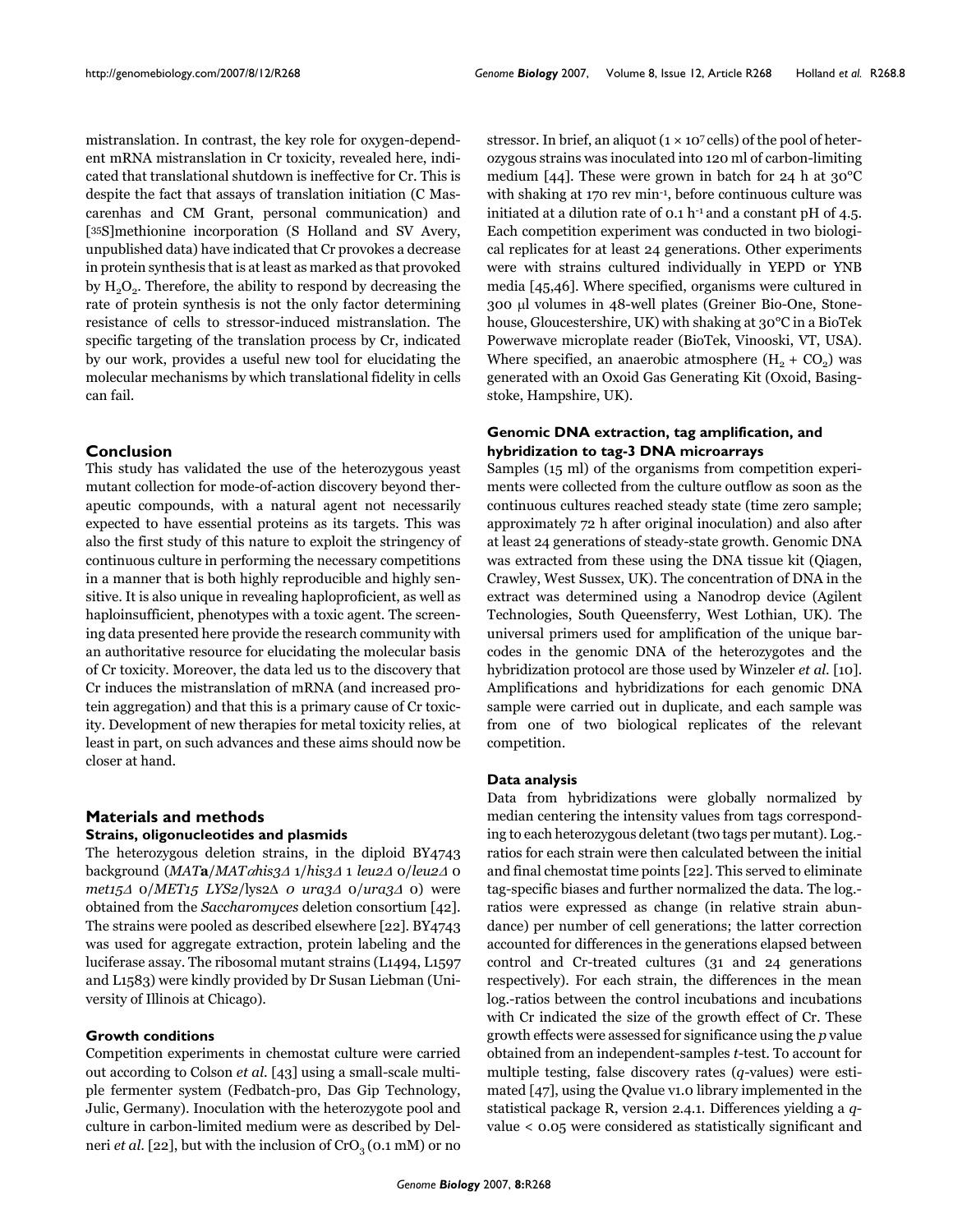the corresponding open reading frames selected for further analysis with GoMiner.

Intensity values from tags that do not correspond to deletion mutants were taken as being representative of the background intensity. This was used as a baseline, enabling determination of the presence or absence of individual deletion strains in the experiments. Several strains giving a median signal that was not significantly different to this background were strains that characteristically yield poor hybridization signals [48] (termed 'PH'; Additional data file 1). Data for these were removed from subsequent analyses. Some other strains were lost (out-competed) during competitive culture. Such strains that were not detected in the Cr condition but were in the control condition (termed 'absent'; Additional data file 1) were considered haploinsufficient. Strains that were not detected in the control condition but were in the Cr condition (termed 'present') were considered haploproficient. These strains were included with the relevant haploinsufficient or haploproficient datasets, although the absence of a hybridization signal under either the stressed or the control condition precluded assignment of a *q*-value.

#### **Protein extraction and metabolic labeling**

Protein extraction (total, and the aggregated fraction) was as described in Rand and Grant [49], with the modification of an additional final wash in lysis buffer (minus Igepal), prior to protein quantification with the Bradford assay (Bio-Rad Laboratories, Hemel Hempstead, Hertfordshire, UK). The technique for isolation of aggregates involves solubilization and separation of membrane proteins, so reducing the background of insoluble proteins in aggregate fractions. The term 'aggregated protein', as used in this paper, refers to those fractions that include residual insoluble protein, separated from total protein [49]. For radio-labeling, exponential-phase cells (OD<sub>600</sub> ~0.5) in 25 ml YNB medium were incubated with 1  $\mu$ l (10 μCi) [35S]methionine (MP Biomedicals, Cambridge, Cambridgeshire, UK)  $\pm$  CrO<sub>3</sub> for 1 h at 30°C with shaking. Cells were washed twice in chase medium (YNB plus 1 mg ml-1 unlabeled methionine) and protein was extracted and quantified, as above, either immediately or after 1 h incubation in chase medium  $+$  CrO<sub>3</sub>. Incorporated isotope was quantified in 5 ml scintillation fluid (Emulsifier Safe, Perkin Elmer, Beaconsfield, Buckinghamshire, UK) using a Packard Tri-Carb 2100TR liquid scintillation analyzer. Incorporation of [35S]methionine was expressed as counts-per-minute (cpm) per μg protein.

#### **Dual luciferase assay**

Cultures (5 ml) of cells transformed with the dual-luciferase plasmid [50] (a kind gift from Dr David Bedwell, University of Alabama), were grown to  $OD_{600} \sim 0.5$  and treated with  $Cu(NO<sub>3</sub>)<sub>2</sub>$ , CrO<sub>3</sub> or paromomycin as specified. At intervals, 5 ml of cells were pelleted by centrifugation and resuspended in 60 μl of Passive Lysis Buffer (Promega, Southampton, Hampshire, UK) before vortexing with 40 μl glass beads (0.5 mm

diameter, Biospec Products, Bartlesville, OK, USA)) for 10 × 30 s, with a 30 s incubation on ice between each disruption. The subsequent assay was with the Dual Luciferase Assay system (Promega). Extracts were centrifuged at 15,000 *g*, 30 s and 5 μl of supernatant added to 20 μl Luciferase Assay Reagent II. Samples were read in a Berthold Lumat LB9507 luminometer for 10 s, 20 μl of Stop and Glo reagent was added and the luminescence was again read for 10 s. Background measurements obtained for cells that lacked the plasmid were subtracted from test measurements. The derived ratio of luminescence attributable to the firefly versus *Renilla* luciferases indicated the level of UAA mis-translation.

# **Abbreviations**

GO, Gene Ontology.

## **Authors' contributions**

SVA and SGO conceived the study. DD and EL performed the genome-wide screen. SH and TS performed all other experiments. IC, KG, SH, DCH, and TR analyzed the data from the screens. SVA, SH and SGO wrote the paper. All authors approved the final manuscript.

## **Additional data files**

The following additional data are available with the online version of this paper. Additional data file 1 is an Excel workbook that gives the growth data for each heterozygote strain under Cr stress. Additional data file 2 is an Excel workbook that lists the over-represented GO terms among genes that gave significant haploinsufficiency or haploproficiency. Additional data file 3 is a figure showing confirmation of chromium sensitivity in individual heterozygous proteasome mutants. Additional data files 4 and 5 are Excel workbooks that give the raw Affymetrix data and log.-ratios, respectively, for each strain under the control and Cr conditions.

#### **Acknowledgements**

This research was supported by grants from the NIH (R01 GM57945) and the NERC (NER/T/S/2001/00343) to SVA and SGO, respectively.

#### **References**

- 1. Koropatnick J, Zalups RK, Koropatnick J: *Molecular Biology and Toxicology of Metals* London: Taylor and Francis; 2000.
- 2. Valko M, Morris H, Cronin MTD: **[Metals, toxicity and oxidative](http://www.ncbi.nlm.nih.gov/entrez/query.fcgi?cmd=Retrieve&db=PubMed&dopt=Abstract&list_uids=15892631) [stress.](http://www.ncbi.nlm.nih.gov/entrez/query.fcgi?cmd=Retrieve&db=PubMed&dopt=Abstract&list_uids=15892631)** *Curr Med Chem* 2005, **12:**1161-1208.
- 3. Donnelly PS, Xiao ZG, Wedd AG: **[Copper and Alzheimer's](http://www.ncbi.nlm.nih.gov/entrez/query.fcgi?cmd=Retrieve&db=PubMed&dopt=Abstract&list_uids=17300982) [disease.](http://www.ncbi.nlm.nih.gov/entrez/query.fcgi?cmd=Retrieve&db=PubMed&dopt=Abstract&list_uids=17300982)** *Curr Opin Chem Biol* 2007, **11:**128-133.
- 4. White C, Sharman AK, Gadd GM: **An integrated microbial process for the bioremediation of soil contaminated with toxic metals.** *Nature Biotechnol* 1998, **16:**572-575.
- 5. Avery SV: **[Metal toxicity in yeasts and the role of oxidative](http://www.ncbi.nlm.nih.gov/entrez/query.fcgi?cmd=Retrieve&db=PubMed&dopt=Abstract&list_uids=11757348) [stress.](http://www.ncbi.nlm.nih.gov/entrez/query.fcgi?cmd=Retrieve&db=PubMed&dopt=Abstract&list_uids=11757348)** *Adv Appl Microbiol* 2001, **49:**111-142.
- 6. Cervantes C, Campos-Garcia J, Devars S, Gutierrez-Corona F, Loza-Tavera H, Torres-Guzman JC, Moreno-Sanchez R: **[Interactions of](http://www.ncbi.nlm.nih.gov/entrez/query.fcgi?cmd=Retrieve&db=PubMed&dopt=Abstract&list_uids=11348688) [chromium with microorganisms and plants.](http://www.ncbi.nlm.nih.gov/entrez/query.fcgi?cmd=Retrieve&db=PubMed&dopt=Abstract&list_uids=11348688)** *FEMS Microbiol Rev* 2001, **25:**335-347.